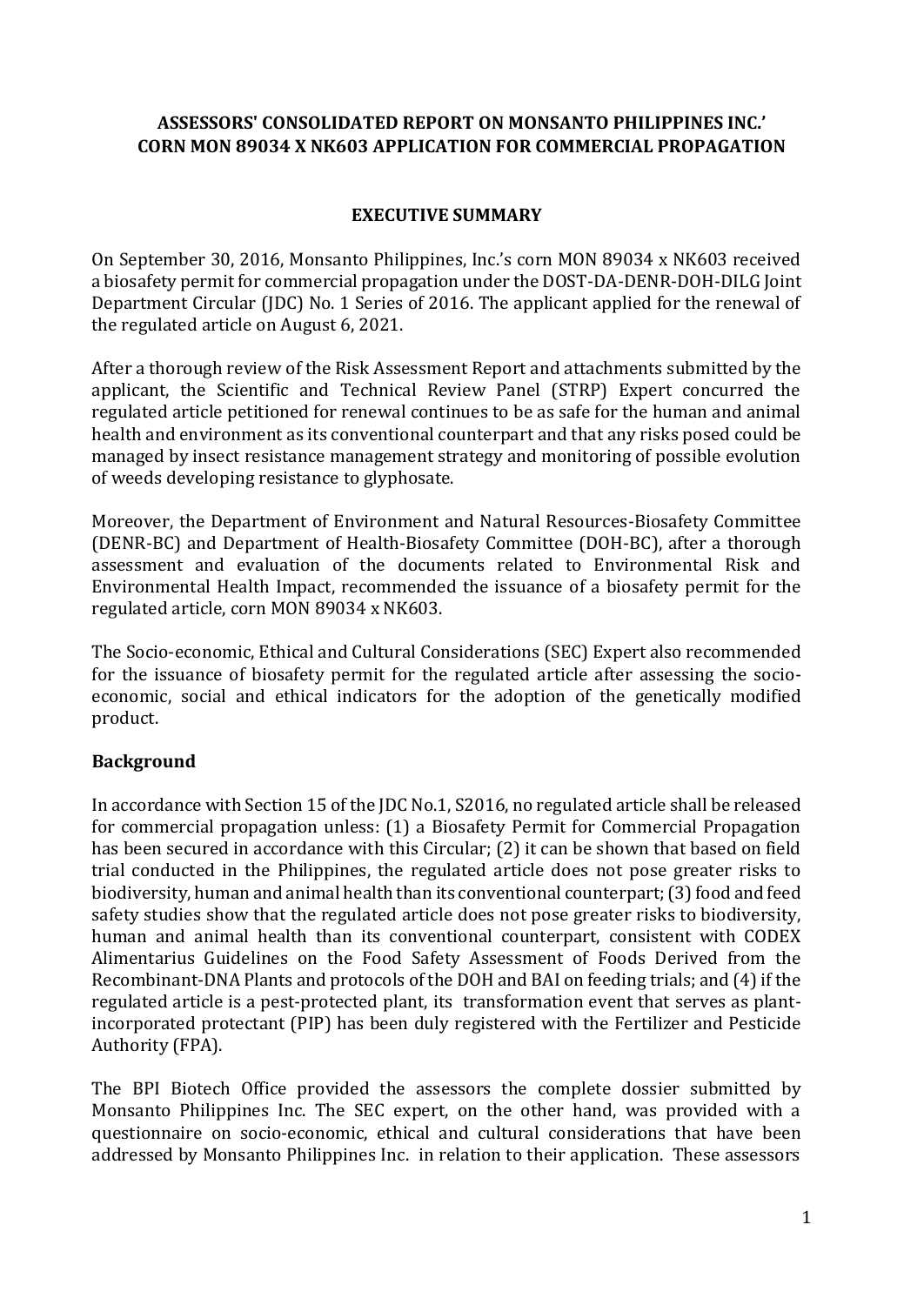were given thirty (30) days to submit their independent assessment to BPI Biotech Secretariat.

## **INFORMATION ON THE APPLIED EVENT**

The combined trait maize product MON 89034 × NK603 was developed through conventional plant breeding techniques and each of the individual traits in this product have been approved in the Philippines. It was approved in the country for commercial propagation on September 30, 2016, under the DOST-DA-DENR-DOH-DILG Joint Department Circular No. 1, series of 2016.

MON 89034 was produced by *Agrobacterium*-mediated transformation system, while NK603 was produced by particle acceleration method. MON 89034 produces two insecticidal proteins (Cry1A.105 and Cry2Ab2) against feeding damage caused by Asian Corn Borer (ACB) and other lepidopteran insects. NK603 produces a 5 enolpyruvylshikimate-3-phosphate synthase (EPSPS) which confers tolerance to glyphosate.

| Country        | Food                        | <b>Feed</b>                 | <b>Cultivation</b>               |
|----------------|-----------------------------|-----------------------------|----------------------------------|
|                | direct use or<br>processing | direct use or<br>processing | domestic or non-<br>domestic use |
| Argentina      | 2012                        | 2012                        | 2012                             |
| <b>Brazil</b>  | 2010                        | 2010                        | 2010                             |
| Canada         |                             |                             | 2008                             |
| Colombia       | 2010                        | 2011                        |                                  |
| European Union | 2010                        | 2010                        |                                  |
| Japan          | 2008                        | 2007                        | 2008                             |
| Mexico         | 2010                        |                             |                                  |
| Nigeria        | 2018                        | 2018                        |                                  |
| Pakistan       | 2017                        | 2017                        | 2017                             |
| Philippines    | 2009                        | 2009                        | 2011                             |
| South Korea    | 2010                        | 2009                        |                                  |
| Taiwan         | 2009                        |                             |                                  |
| Thailand       | 2013                        |                             |                                  |

# **Counties Where Approvals Have Been Granted**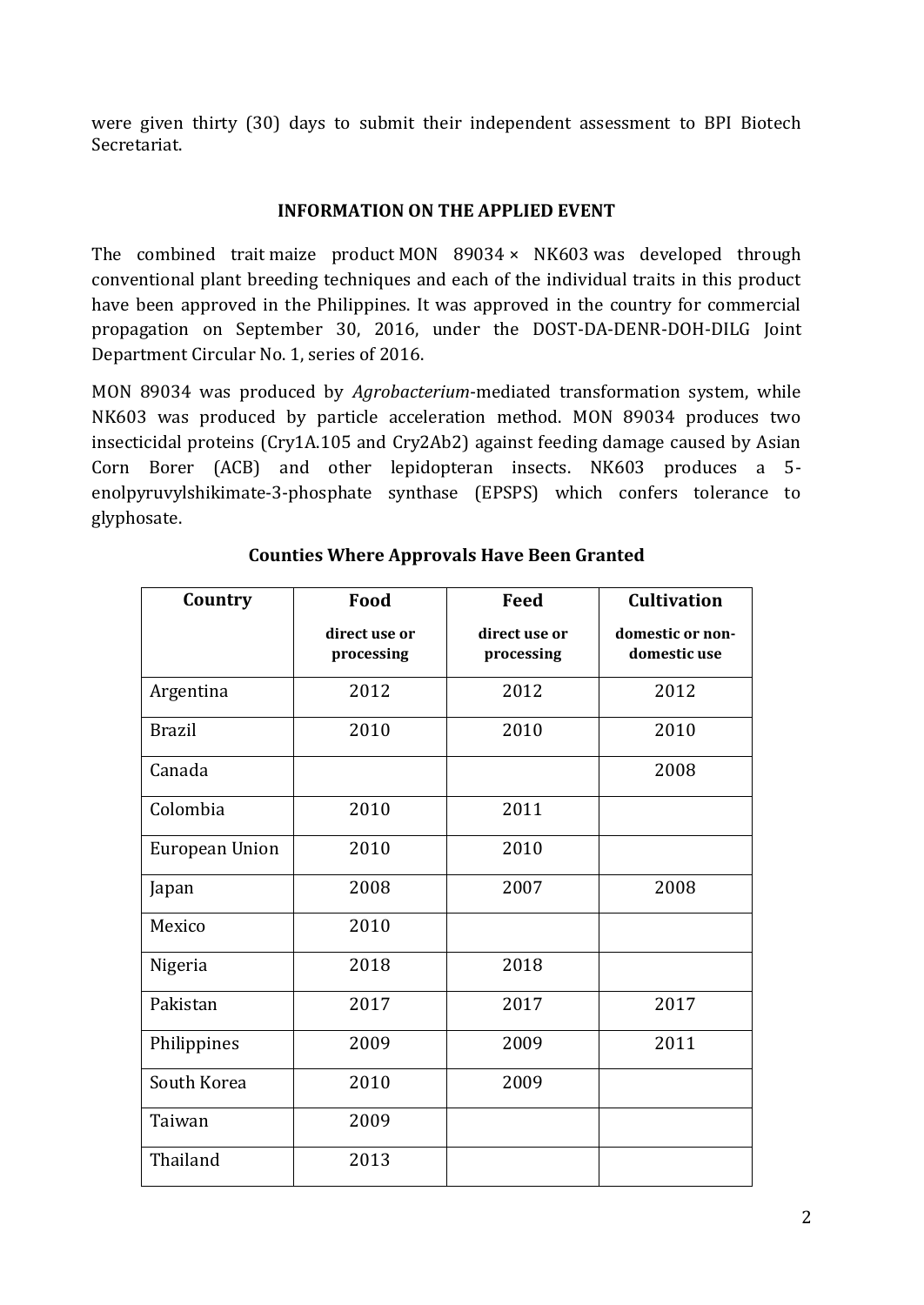| m<br>í urkey<br>. | $2011$<br>$\sim$ |  |
|-------------------|------------------|--|
|                   |                  |  |

*Source: https://www.isaaa.org/gmapprovaldatabase/event/default.asp?EventID=97*

#### **STRP's Assessment**

#### **1. Scientific Papers**

- a. The diversity of arthropods in regulated field trial sites (Mindanao and Luzon) suggests that corn MON 89034  $\times$  NK603 is not significantly different from conventional corn based on abundance, diversity, and guild structure of non-target organisms. Moreover, corn MON 89034 × NK603 has no significant effects on other herbivorous arthropods, predators, parasites, or parasitoids in the corn agroecosystems.[1].
- b. The risk assessment outcomes based on agronomic characterization of corn MON 89034, corn NK603, and corn MON 89034 x NK603 were consistent across multiple regions and were also consistent between breeding stack and single event products.[2].
- c. There is no relationship between the preference of maternal oviposition and the positive development of offspring. In addition, moths distinguished between transgenic and non-transgenic plants when infested by larvae, and the transgenic hybrids were preferred for oviposition.[3].
- d. The event MON 89034 had the most distinct miRNome profile, followed by the stacked transgenic event. The distinct miRNome was not correlated to the higher expression of CRY transcripts in the Bt single event variety, but the expression and accumulation of CRY proteins suggests alterations in the miRNome of both single and stacked transgenic event varieties. Moreover, 20 novel miRNAs with target transcripts are involved in lipid metabolism in corn. Two miRNAs were observed in the control samples only, one in the NK603 sample only and another in Bt samples only. The remaining 15 novel miRNAs were found in all samples with similar abundance.[4].
- e. No statistically significant differences in abundance were detected between GM corn and conventional corn control across the taxa analyzed. This indicates that the single or stacked insect protected and herbicide tolerant GM traits do not exert marked adverse effects on the arthropod populations compared with conventional corn. The distribution of taxa observed provides evidence that regardless of overall biodiversity of a given ecoregion, important herbivore, predatory and parasitic arthropod taxa within the commercial corn agroecosystem are likely similar. This indicates that data generated in one ecoregion can be transportable for the risk assessment (of the same or similar GM crop) in another ecoregion.[5].

## **2. Permit Conditions**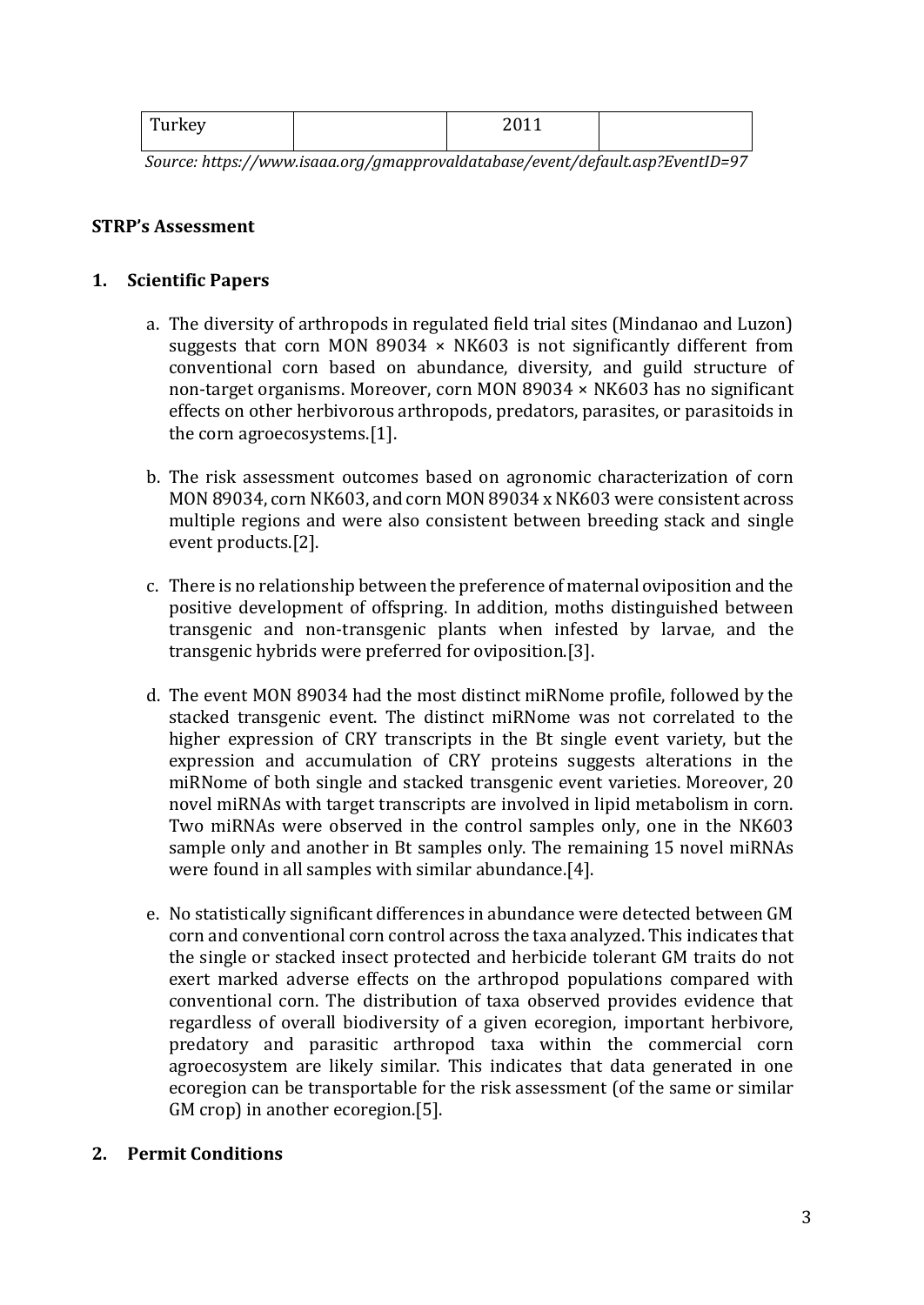- a. An approved insect resistance management (IRM) and monitoring plan for weed resistance management (WRM) were devised by Monsanto Philippines, Inc. IRM was implemented using the 95-5 RIB, monitoring of Cry1A.105 and Cry2Ab2 susceptibility in Asian Corn Borer (ACB), and providing education and training for farmers; while WRM was implemented through monitoring of possible weed resistance to glyphosate, product stewardship, and provision of guidance on planting of NK603 in hilly areas.
- b. A proposal was submitted by Monsanto Philippines, Inc. on October 16, 2020 to increase the percentage of non-Bt seed in the seed blend (RIB) of corn MON 89034 x NK603 hybrids from 5% to 10% and results did not indicate any change in the susceptibility of ACB populations to Cry1A.105 and Cry2Ab2 proteins. Moreover, there was no clear indication of possible evolution of weeds that developed resistance to glyphosate.
- c. There were no adverse effects observed from the risks being addressed.

## **STRP's Conclusion**

After a thorough and scientific review and evaluation of the documents provided by Monsanto Philippines, Inc. relevant to the petition for renewal of corn MON 89034 x NK603, the STRP found sufficient evidence that the regulated article petitioned for renewal continues to be as safe for the human and animal health and environment as its conventional counterpart and that any risks posed could be managed by the following measures:

1. Insect resistance management strategy; and

2. monitoring plan on possible evolution of weeds developing resistance to glyphosate.

#### **DENR-BC's Assessment**

- a. Corn has a history of safe use. The regulated article is substantially equivalent to its conventional counterpart, and the likelihood that the regulated article becomes invasive or produces a weedy type of corn is remote.[6].
- b. The regulated article showed no significant difference from its conventional counterpart in terms of biologically relevant components, aside from the introduced traits. It also has a history of safe use and had previously been approved for commercial propagation in seven (7) countries: Argentina, Brazil, Canada, Japan, Pakistan, Philippines, and South Africa. Its biosafety permit for commercial propagation has also been previously approved in the Philippines in 2016.[7].
- c. The inserted gene, *cp4 epsps* exhibited stable integration into the genome of the host plant, and the compositional analyses and toxicological data show that no unintended and biologically significant effects were conferred by the introduced gene.[8].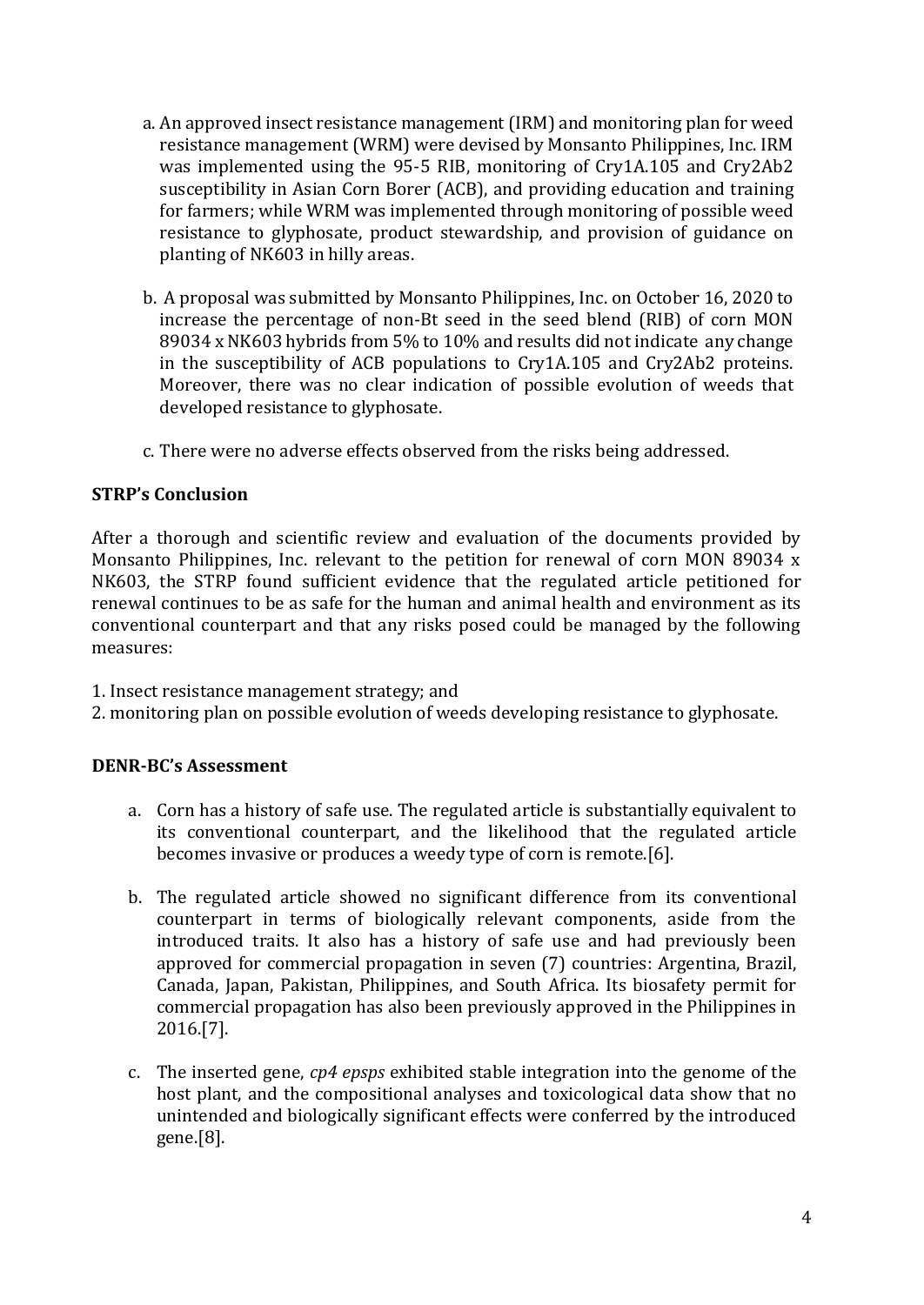- d. The genes *cry1A.105* and *cry2Ab2* produce the proteins protecting the plant from lepidopteran insects. It has been commercially used for pest control in other transgenic crops modified using *Bacillus thuringiensis*. It was also shown that no adverse effects were observed when non-target organisms were exposed to the protein products of the inserted genes.[9].
- e. Natural crosses of the regulated article with its wild relatives is highly unlikely. In the event of unintended introgression with conventional crops, the regulated article is less likely to alter the biological characteristics of the resulting hybrid.[10][11].
- f. The packaging plant in Pulilan, Bulacan, which serves as the seed treatment, packaging and storage facility for corn MON 89034 x NK603, has relevant valid permits including Environmental Compliance Certificate with Reference No. ECC-R03-02012016-3815 issued on February 4, 2016.

## **DENR-BC's Conclusion**

After a comprehensive review and evaluation of the documents and scientific evidence from literature submitted by Monsanto Philippines, Inc. relative to its biosafety permit application for commercial propagation of corn MON 89034 x NK603, the DENR-BC considered that the regulated article poses no significant adverse effect to the environment.

## **ANNEX V**

## **DOH-BC'S Assessment**

- a. Corn, the world's third leading cereal crop and widely grown commercial crop, has a history of safe use as it has been grown for thousands of years and used for human consumption.[12].
- b. The donor organisms *Agrobacterium* sp. strain CP4 and *Bacillus thuringiensis* or Bt are commonly found in the environment and are not toxic to human beings.
- c. The Cry1A.105, Cry2Ab2, and CP4 EPSPS proteins show no amino acid sequence homology to known protein toxins, and are rapidly degraded with loss of functional activity under conditions that simulate mammalian digestion, and during heating.
- d. The *cry1A.105*, *cry2Ab2*, and *cp4 epsps* genes were not derived from an allergenic source, and the Cry1A.105, Cry2Ab2, and CP4 EPSPS proteins do not pose immunologically relevant sequence similarity with known allergens or pose the characteristics of known protein allergens.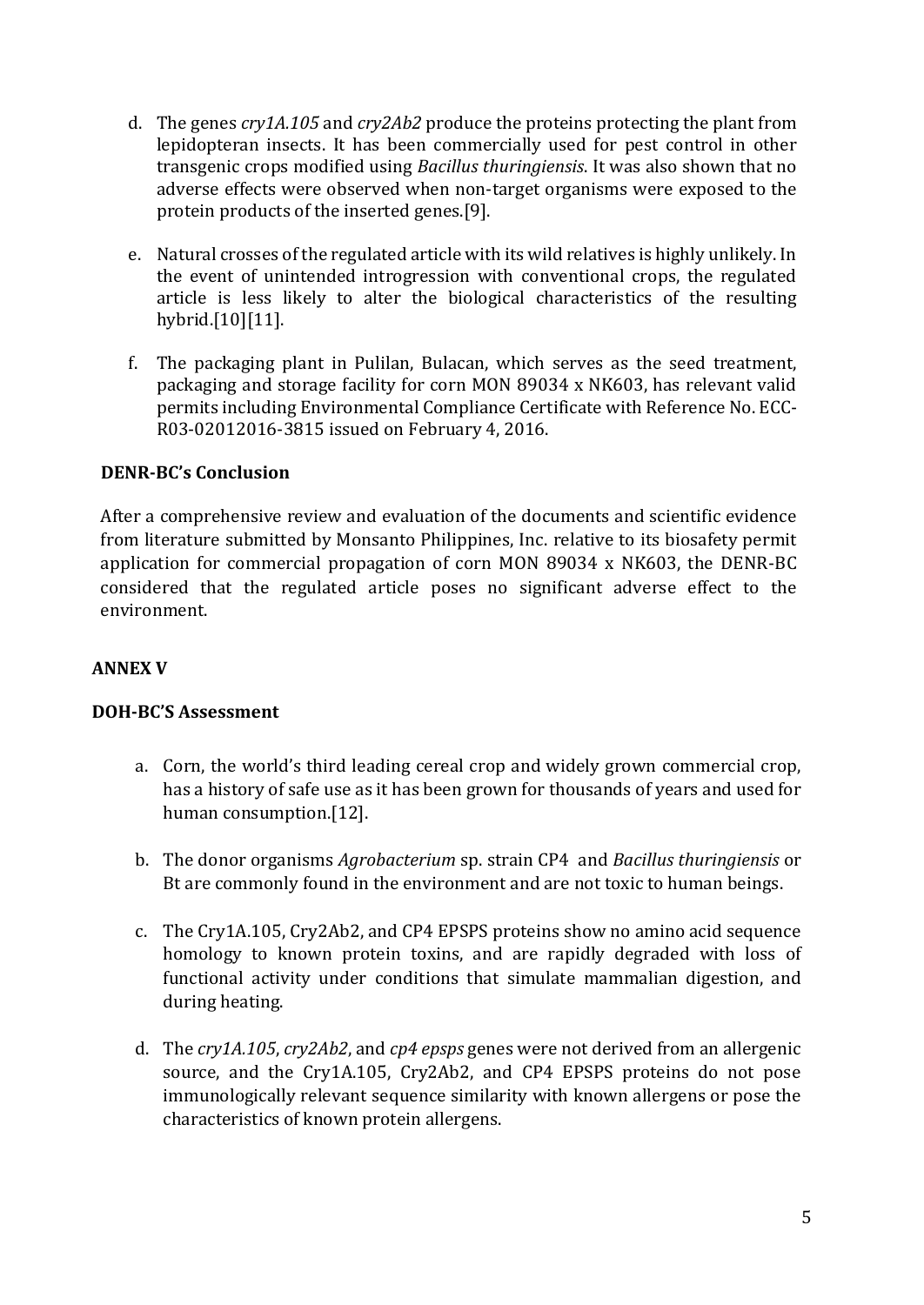e. Compositional analysis data confirmed that corn MON 89034 x NK603 was not a major contributor to variation in component levels in corn forage or grain and corn MON 89034 x NK603 plants are as safe and nutritious as conventional corn varieties.

# **DOH-BC'S Conclusion**

After a thorough review and evaluation of the documents provided by the proponent, Monsanto Philippines, Inc., through the Bureau of Plant Industry (BPI), in support of their application for approval for the commercial propagation of corn MON 89034 x NK603, DOH-BC found that the regulated article applied for commercial propagation is as safe as its conventional counterpart and shall not pose any significant risk to human health.

# **FPA Plant-Incorporated Protectant (PIP) Registration**

The status of Monsanto's application for PIP Registration of corn MON 89034 x NK603 (Trade Name: VT Double PRO®) with Active Ingredients: Cry1A.105 and Cry2Ab2 as Plant Incorporated Protectant (PIP)-Insecticide in corn for the control of Asian Corn Borer, Corn Earworm, Common cutworm and Fall Armyworm is approved for full registration.

The application is approved for full registration in compliance with the provisions stated in the FPA Memorandum Circular No. 10, series of 2017, Guidelines for the Registration of Plant Incorporated Protectants (PIPs) in Pest Protected Plants (PPPs) and other Agricultural Pesticidal Substances Derived from Modern Biotechnology.

As such, this product with FPA PIP Registration No.: PIP-02-03-14 will expire on November 10, 2024 unless sooner revoked by the authority.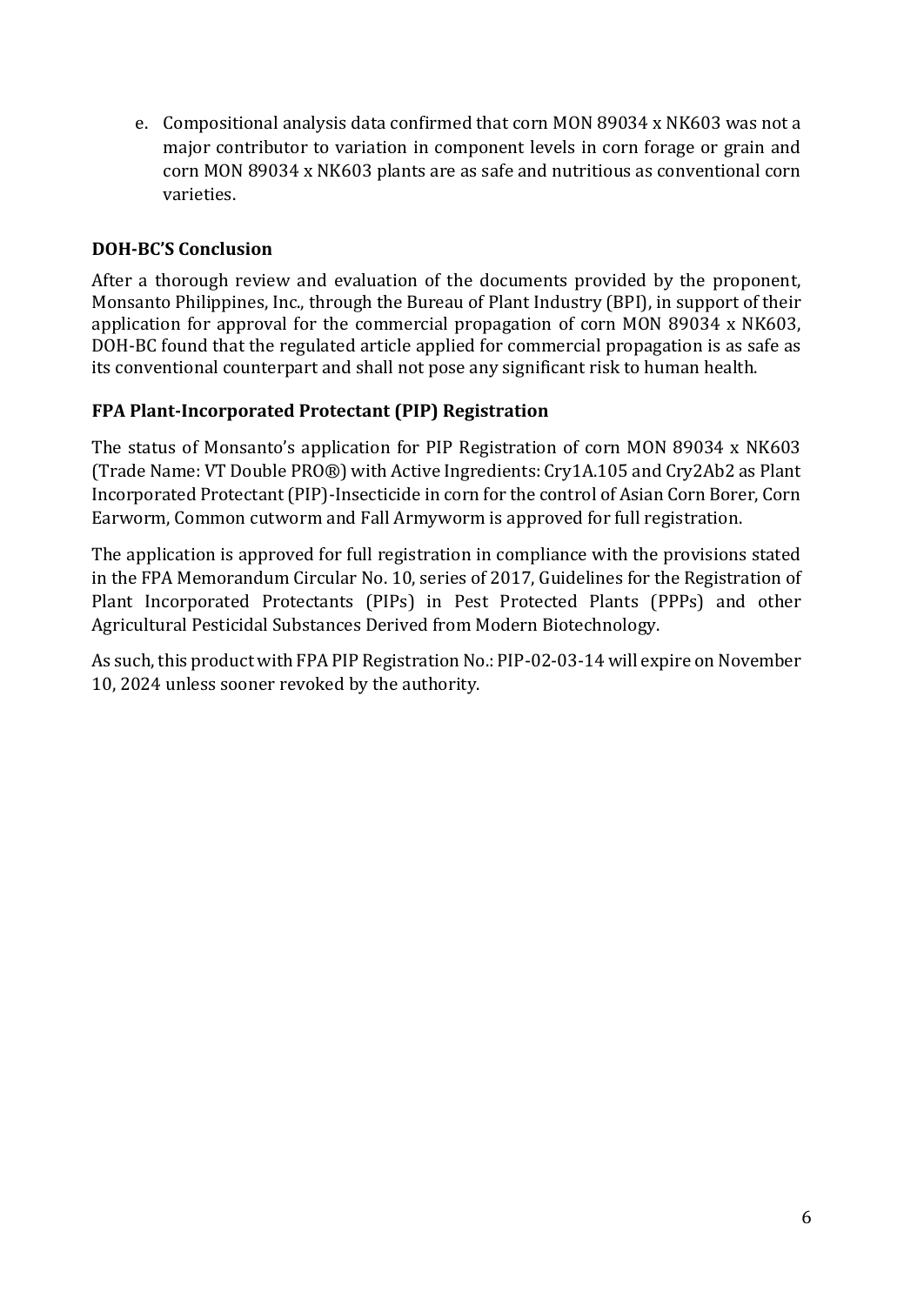#### **Insect Resistance Management Advisory Team (IRMAT) Assessment**

December 14, 2021

**GEORGE Y. CULASTE Director Bureau of Plant Industry** San Andres St., Malate, Manila

**Dear DIR. CULASTE:** 

A pleasant day to you.

The DA Insect Resistance Management Advisory Team (IRMAT) reviewed the submission of Bayer CropScience, Inc. (Monsanto Philippines, Inc.) for the renewal application for commercial propagation under the DOST-DA-DENR-DOH-DILG Joint Department Circular No. 1 s2016 of Corn MON 89034 x NK603.

Having been mandated by the DA Special Order No. 24 s2017 to provide advice and direction to the BPI in matters relating to Insect Resistance Management (IRM), after a review of the application, the IRMAT therefore finds that the applicant's submitted documents is WITH SUBSTANTIAL COMPLIANCE with the issued DA Memorandum Circular No. 02 series of 2014.

Sincerely yours,

The Insect Resistance Management Advisory Team (IRMAT)

Antall<br>Dr. Candida B. Adalla

Mofortanlest

,<br>Anita M. Bautista

<u>Invacrtam</u>

W Elana

Dr. Barbara L. Caoili

BouifractDay

Dr. Bonifacio F. Cayabyab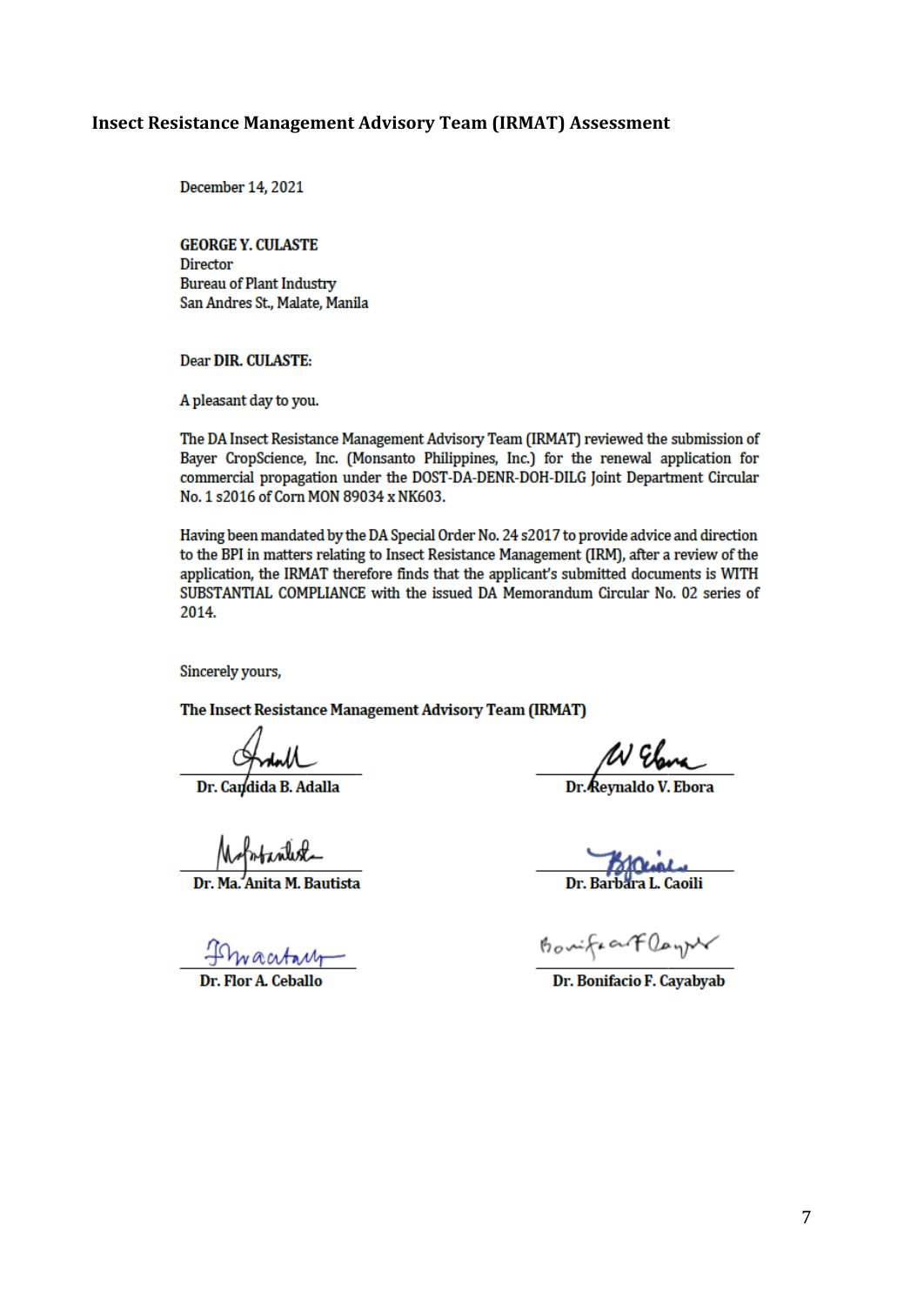## **SEC Expert's Assessment**

- a. Corn imports represent less than 10% of total domestic production and consumption. However, the availability of corn will always be important because corn is one of the most critical components in the formulation of animal feed rations to produce pork, poultry meat and eggs.[13][14][15][16].
- b. The current pattern of production of GM corn will change slightly due to the expected increase in derived demand from animal feed since it is an important component of the animal feed formulation. The change however is not expected to be drastic. Major factors that are expected to influence the change are the current Covid-19 pandemic and the African Swine Fever that has resulted in stricter rules on meat importation.[17][18].
- c. The GM product is expected to increase productivity due to its genetic traits that improve weed management and pest control resulting in increased crop yields and cost reduction from reduced application of pesticides and herbicides.[19].
- d. It is not expected to require changes in farm management practices except for reduction of pest and weed management, which is expected to be reduced. This implies a reduction in labor cost.[20].
- e. The complementary inputs should be the same for both GM and non-GM corn because as mentioned, what is simply addressed is the ease of weeding and the control of insects that reduces labor cost.[19].
- f. The effect would be to lower the cost for labor and material inputs for herbicides and pesticides.[20].
- g. It is to be expected that GM products are more expensive, although no comparable data could be given for the non-GM corn product since they are no longer available in the market.[19][20].
- h. Given the traits of the GM product, there should be an increase in efficiency due to labor cost savings as well as the economies of scale mentioned.[19][21][22].
- i. Given an increase in efficiency and consequent reduction in cost of production, there should be a concomitant increase in profitability. This is clearly shown in the studies that were cited.[23].
- j. The farmers are expected to be more competitive with the introduction of GM seeds given the aforementioned increase in production efficiency. This competitiveness may be affected however if there is a lingering public perception that GM crops pose a hidden health risk to humans and that these crops are not being adequately regulated.[20].
- k. There should be no additional complementary inputs required to this but rather a decrease in the amounts of pesticides and herbicide applied, and no additional obligations or license cost to be incurred by the farmers.[20].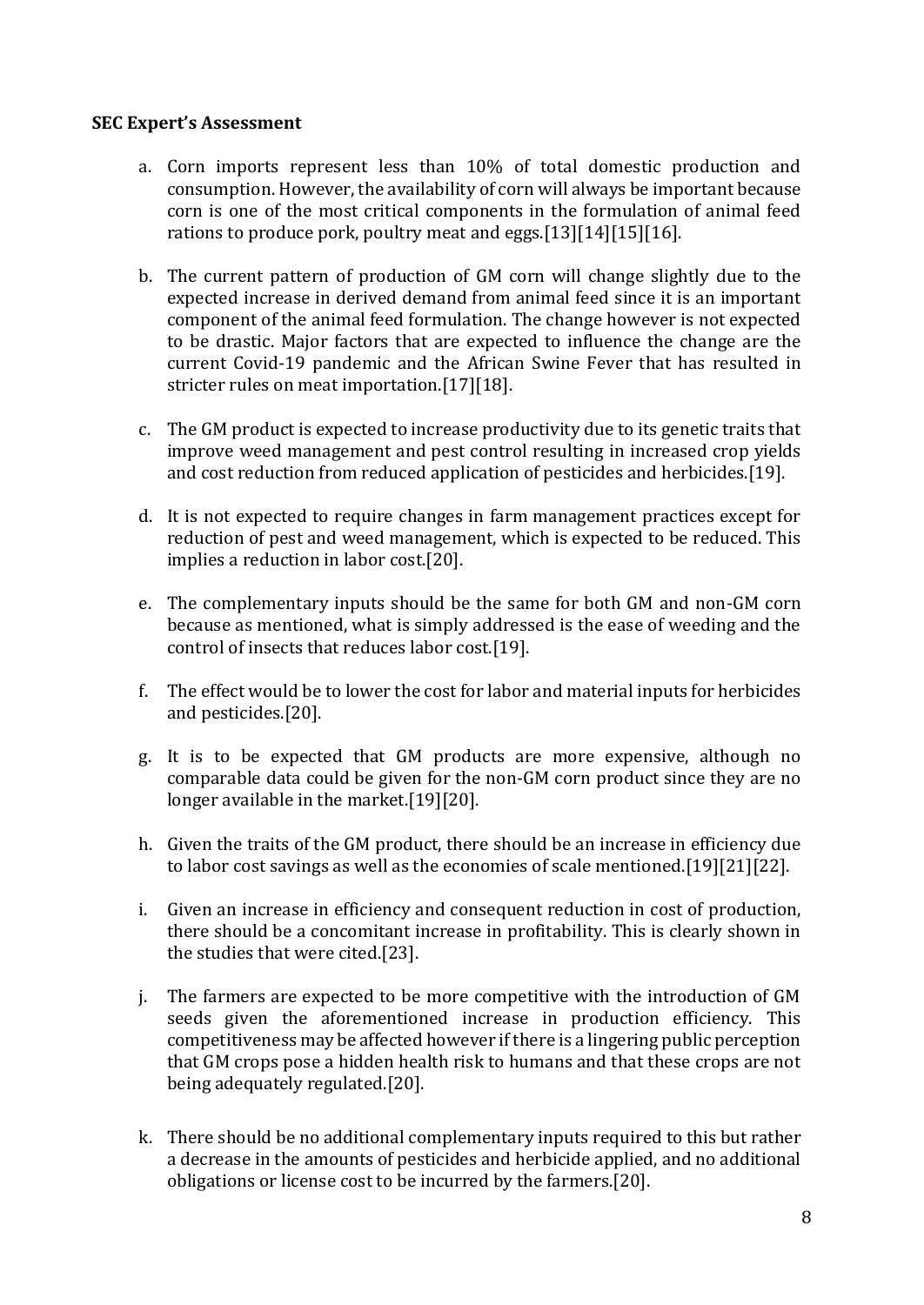- l. The traditional production techniques and traditional varieties are expected not to be any different from the introduction of non-GM hybrid corn.[20].
- m. There is no reason for the social structure of Local Community and Indigenous Peoples to be affected especially in the rural areas given that GM corn has been introduced more than a decade ago. There are no studies to show that the introduction of GM will affect the farmers' social participation in community activities. There is no reason why the adoption of GM will affect the relationship between the GM and non-GM users in the community.[19][20].
- n. There are no studies to show that the introduction of GM will adversely affect food availability, accessibility of alternatives, preservation of cultural heritage and other social changes will be affected. In contrast, there could be positive changes for these factors.

## **SEC Expert's Recommendation**

After a thorough and scientific review and evaluation of the documents provided by Monsanto Philippines, Inc. relevant to corn MON 89034 x NK603, the SEC expert recommended for the approval and issuance of biosafety permit of corn MON 89034 x NK603 for commercial propagation.

#### **REFERENCES**

- [1] Lit, I.L. Jr. 2010. Studies on Non-Target Organisms on MON 89034 and MON 89034 × NK603: Aboveground Communities of Arthropods in Regulated Field Trial Sites in Luzon and Mindanao. Terminal Report. University of the Philippines Los Baños (UPLB), Laguna (unpublished).
- [2] Clawson et al. 2019. Consistent risk assessment outcomes from agronomic characterization of GE corn in diverse regions and as single event and stacked products. Crop Sci 59:1681-1691
- [3] Nascimento et al. 2020. Does singular and stacked corn affect choice behavior for oviposition and fee in *Spodoptera frugiperda* (Lepidoptera: Noctuidae)? Neotrop Entomol 49:302-310
- [4] Agapito-Tenfen et al. 2018. Systematic miRNome profiling reveals differential microRNAs in transgenic corn metabolism. Environ Sci Eur 30:37
- [5] Madrid et al. 2018. Transportability of non-target arthropod field data for the use in environmental risk assessment of genetically modified corn in Northern Mexico. J Appl Entomol 142:525-538
- [6] Organisation for Economic Cooperation and Development (OECD). 2003. Consensus document on the biology of *Zea mays* subsp. *mays* (corn). Retrieved from<https://www.oecd.org/env/hs/biotrack/46815758.pdf>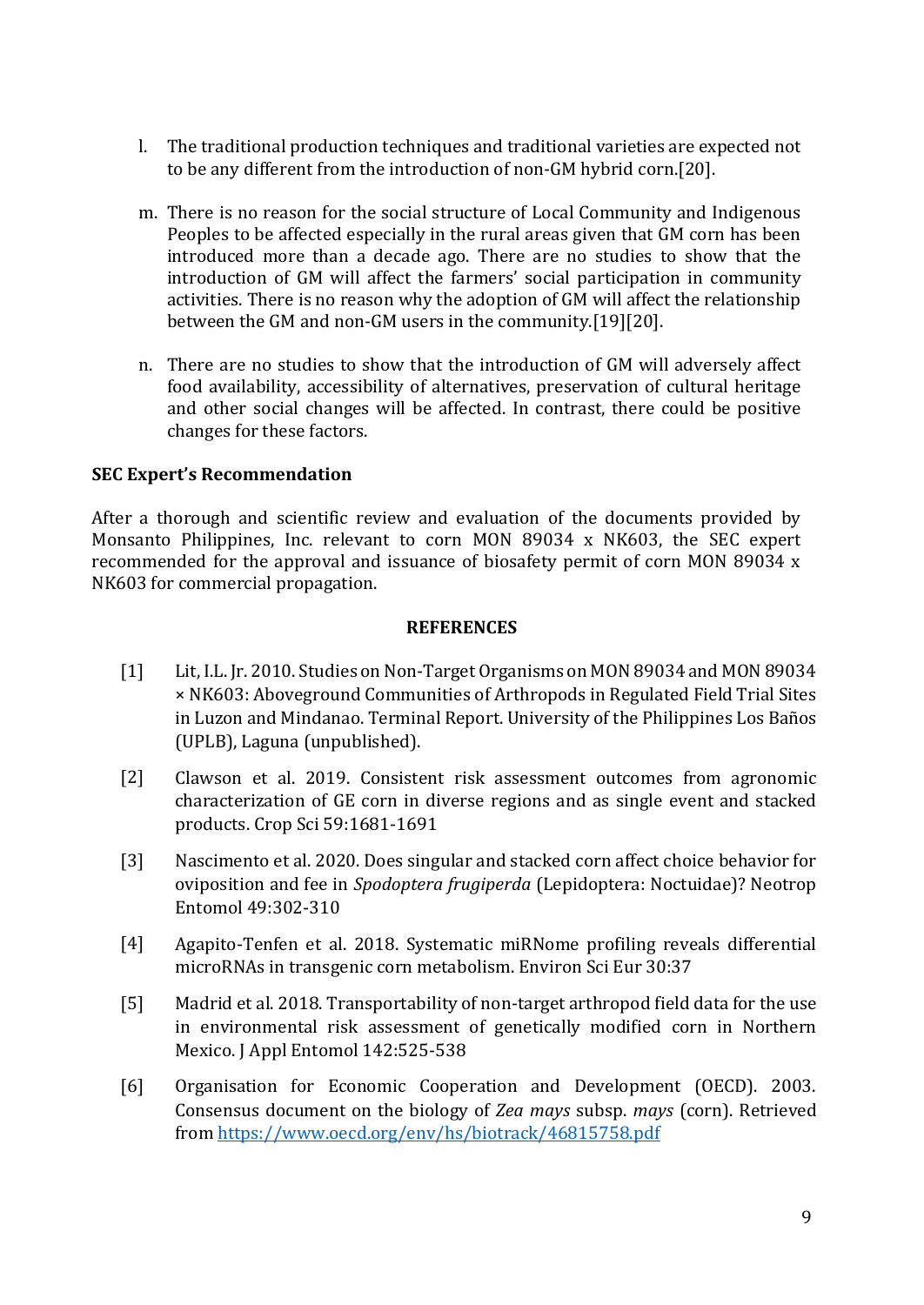- [7] International Service for the Acquisition of Agri-biotech Applications (ISAAA). 2020. GM Approval Database. Retrieved from <https://www.isaaa.org/gmapprovaldatabase/event/default.asp?EventID+97>
- [8] ILSI Research Foundation. 2016. A Review of the Food and Feed Safety of the EPSPS Protein. Retrieved from https://www.researchgate.net/publication/316060783 A Review of the Food and Feed Safety of the EPSPS Protein
- [9] U.S. Environmental Protection Agency (US EPA). 2010. Bacillus thuringiensis Cry1A.105 and Cry2Ab2 Insecticidal Proteins and the Genetic Material Necessary for Their Production in Corn [PC Codes 006151 (Cry2Ab2), 006514 (Cry1A.105)]. Biopesticide registration action document retrieved from https://www3.epa.gov/pesticides/chem\_search/reg\_actions/pip/mon-89034 brad.pdf
- [10] Duncan B, Guerrero EL, Werk T, et al. 2019. Assessment of potential impacts associated with gene flow from transgenic hybrids to Mexican corn landraces. Transgenic Research, 28:509-523. DOI: [https://doi.org?10.1007/s11248-019-](https://doi.org/?10.1007/s11248-019-00160-3) [00160-3.](https://doi.org/?10.1007/s11248-019-00160-3)
- [11] Wilkes, H.G. 1972. Corn and its wild relatives. Science 177:1071-1077.
- [12] Organisation for Economic Cooperation and Development (OECD). 2002. Consensus document on compositional considerations for new varieties of corn (*Zea may*s). Retrieved from <https://www.oecd.org/env/ehs/biotrack/46815196.pdf>
- [13] [https://psa.gov.ph/sites/default/files/Special%20Release%20on%20Weekly%](https://psa.gov.ph/sites/default/files/Special%20Release%20on%20Weekly%20Updates%20on%25) [20Updates%20on%](https://psa.gov.ph/sites/default/files/Special%20Release%20on%20Weekly%20Updates%20on%25)[20Prices%20of%20Cereals\\_Wk4Jan2021%20v2\\_signed\\_23.](https://psa.gov.ph/sites/default/files/Special%20Release%20on%20Weekly%20Updates%20on%20Prices%20of%20Cereals_Wk4Jan2021%20v2_signed_23.pdf) [pdf \(](https://psa.gov.ph/sites/default/files/Special%20Release%20on%20Weekly%20Updates%20on%20Prices%20of%20Cereals_Wk4Jan2021%20v2_signed_23.pdf)Accessed on June 10, 2021)
- [14] [https://www.indexmundi.com/agriculture/?country=ph&commodity=corn&gra](https://www.indexmundi.com/agriculture/?country=ph&commodity=corn&graph=imports) [ph=imports](https://www.indexmundi.com/agriculture/?country=ph&commodity=corn&graph=imports) (Accessed on June 10, 2021)
- [15] [https://www.indexmundi.com/agriculture/?country=ph&commodity=corn&gra](https://www.indexmundi.com/agriculture/?country=ph&commodity=corn&graph=imports) [ph=imports](https://www.indexmundi.com/agriculture/?country=ph&commodity=corn&graph=imports) (Accessed on June 10, 2021)
- [16] [https://www.indexmundi.com/agriculture/?country=ph&commodity=corn&gra](https://www.indexmundi.com/agriculture/?country=ph&commodity=corn&graph=feed-domestic-) [ph=feed-domestic-](https://www.indexmundi.com/agriculture/?country=ph&commodity=corn&graph=feed-domestic-) [consumption. \(](https://www.indexmundi.com/agriculture/?country=ph&commodity=corn&graph=feed-domestic-consumption)Accessed on June 10, 2021)
- [17] Benaning, Marvyn. "Biotech Corn now Planted in 831,000 Ha in Philippines". Business Mirror. February 28, 2015.
- [18] National Academy of Science and Technology. "Philippines Agriculture: 2020''
- [19] Gonzales, L.A., E.Q. Javier, D.A. Ramirez, F.A. Cariño and A.R. Baria. 2009. Socioeconomic impact of biotech corn adoption in the Philippines. Pages 144-212 in Modern Biotechnology and Agriculture: A History of the Commercialization of Biotech Corn in the Philippines. STIVE/SIKAP Foundation, Los Baños, Philippines.